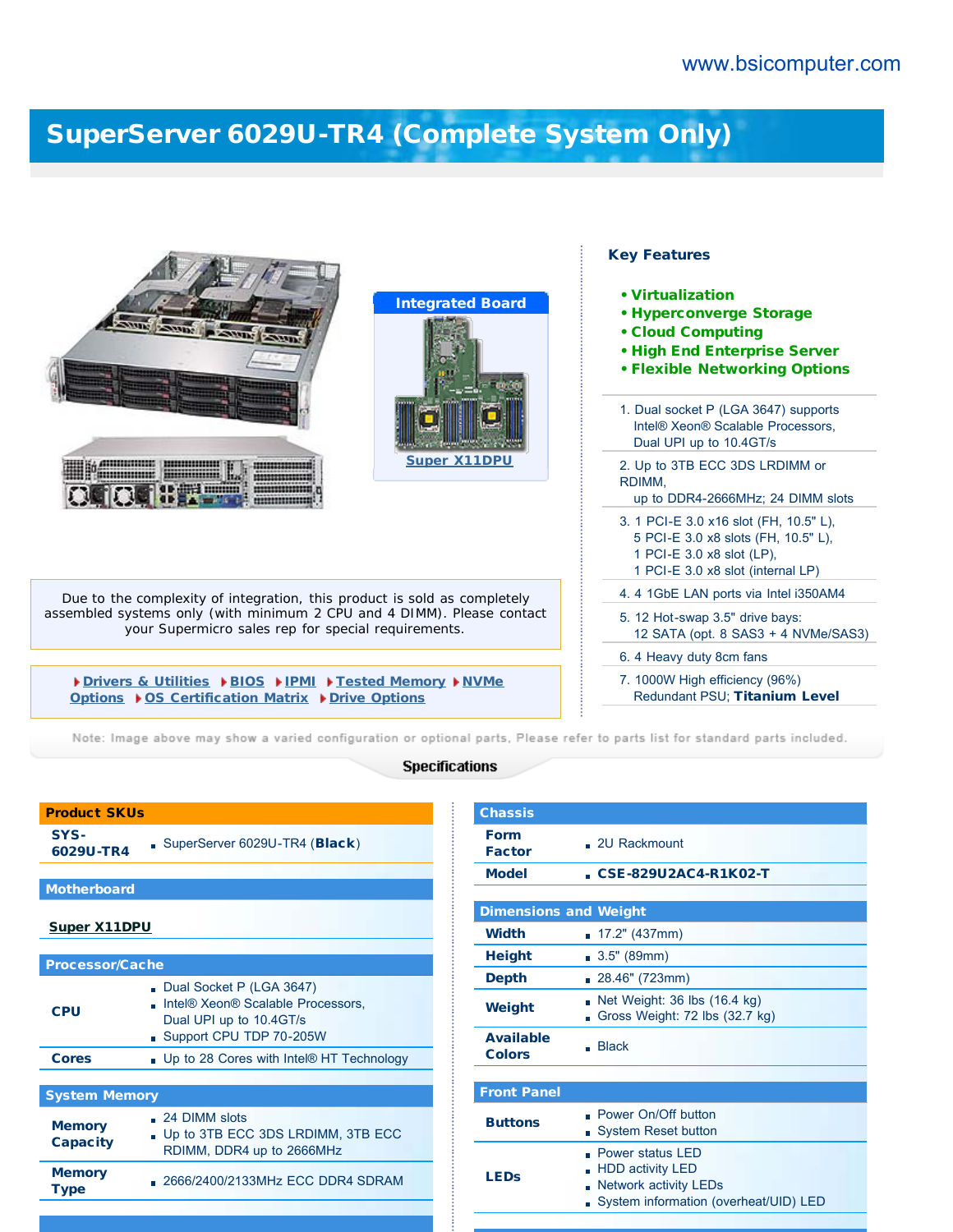| <b>On-Board Devices</b>               |                                                                                                                                      |  |  |
|---------------------------------------|--------------------------------------------------------------------------------------------------------------------------------------|--|--|
| <b>Chipset</b>                        | Intel® C621 chipset                                                                                                                  |  |  |
| <b>SATA</b>                           | SATA3 (6Gbps) with RAID 0, 1, 5, 10                                                                                                  |  |  |
| <b>Network</b><br><b>Connectivity</b> | 4 GbE ports via AOC-2UR68-I4G-P<br>(Intel i350AM4)                                                                                   |  |  |
| <b>IPMI</b>                           | Support for Intelligent Platform<br>Management Interface v.2.0<br>. IPMI 2.0 with virtual media over LAN and<br>KVM-over-LAN support |  |  |
| <b>Graphics</b>                       | ASPEED AST2500 BMC                                                                                                                   |  |  |
|                                       |                                                                                                                                      |  |  |
| <b>Input / Output</b><br><b>SATA</b>  |                                                                                                                                      |  |  |
| <b>SAS</b>                            | 12 SATA3 (6Gbps) ports<br>m.                                                                                                         |  |  |
| LAN                                   | 8 SAS3 + 4 SAS3/NVMe support optional<br>4 RJ45 Gigabit Ethernet LAN ports<br>1 RJ45 Dedicated IPMI LAN port                         |  |  |
| <b>USB</b>                            | 3 USB 3.0 ports (2 rear, 1 Type A)                                                                                                   |  |  |
| <b>Video</b>                          | 2 VGA ports (1 rear, 1 onboard)                                                                                                      |  |  |
| <b>Serial Port</b><br>/ Header        | 1 Serial header<br>m.                                                                                                                |  |  |
| <b>DOM</b>                            | 2 Super <b>DOM</b> (Disk on Module) ports                                                                                            |  |  |
|                                       |                                                                                                                                      |  |  |
| <b>System BIOS</b>                    |                                                                                                                                      |  |  |
| <b>BIOS Type</b>                      | AMI 32Mb SPI Flash ROM                                                                                                               |  |  |
| <b>Management</b>                     |                                                                                                                                      |  |  |
| <b>Software</b>                       | Intel® Node Manager<br><b>IPMI 2.0</b><br><b>KVM with dedicated LAN</b><br><b>NMI</b><br><u>- SSM, SPM, SUM</u><br>SuperDoctor® 5    |  |  |
| <b>Power</b><br><b>Configurations</b> | • ACPI Power Management                                                                                                              |  |  |
| <b>PC Health Monitoring</b>           |                                                                                                                                      |  |  |
| <b>CPU</b>                            | Monitors for CPU Cores, Chipset<br>Voltages, Memory.<br>4+1 Phase-switching voltage regulator                                        |  |  |
| <b>FAN</b>                            | Fans with tachometer monitoring<br>Status monitor for speed control<br>Pulse Width Modulated (PWM) fan<br>connectors                 |  |  |
| <b>Temperature</b>                    | Monitoring for CPU and chassis<br>environment<br>Thermal Control for fan connectors                                                  |  |  |
|                                       |                                                                                                                                      |  |  |

| <b>Expansion Slots</b>                      |                                                                                                                                                                                                                                                                                    |
|---------------------------------------------|------------------------------------------------------------------------------------------------------------------------------------------------------------------------------------------------------------------------------------------------------------------------------------|
| <b>PCI-</b><br><b>Express</b>               | 1 PCI-E 3.0 x16 (FH, 10.5" L)<br>5 PCI-E 3.0 x8 (FH, 10.5" L)<br>1 PCI-E 3.0 x8 (LP)<br>1 PCI-E 3.0 x8 (internal LP)<br>(Both CPUs need to be installed for<br>full access to PCI-E slots and<br>onboard controllers. See manual<br>block diagram and AOC Support for<br>details.) |
| <b>Drive Bays</b>                           |                                                                                                                                                                                                                                                                                    |
| Hot-swap                                    | 12 Hot-swap 3.5" drive bays<br>. 12 SATA3 ports by default;<br>Optional 8 SAS3 + 4 NVMe/SAS3                                                                                                                                                                                       |
|                                             |                                                                                                                                                                                                                                                                                    |
| <b>Backplane</b><br>2U SAS/SATA backplane   |                                                                                                                                                                                                                                                                                    |
|                                             |                                                                                                                                                                                                                                                                                    |
| <b>System Cooling</b>                       |                                                                                                                                                                                                                                                                                    |
| <b>Fans</b>                                 | 4 Heavy duty 8cm PWM fans                                                                                                                                                                                                                                                          |
|                                             |                                                                                                                                                                                                                                                                                    |
| <b>Power Supply</b>                         |                                                                                                                                                                                                                                                                                    |
|                                             | 1000W Redundant Power Supplies with PMBus                                                                                                                                                                                                                                          |
| <b>Total</b><br>Output<br><b>Power</b>      | .800W/1000W                                                                                                                                                                                                                                                                        |
| <b>Dimension</b><br>$(W \times H \times L)$ | 73.5 x 40 x 203 mm<br>n                                                                                                                                                                                                                                                            |
| <b>Input</b>                                | 100-127Vac / 9.8 - 7A / 50-60Hz<br>200-240Vac / 7 - 5A / 50-60Hz                                                                                                                                                                                                                   |
| $+12V$                                      | Max: 66.7A / Min: 0A (100-127Vac)<br>Max: 83A / Min: 0A (200-240Vac)                                                                                                                                                                                                               |
| 12Vsb                                       | Max: 2.1A / Min: 0A                                                                                                                                                                                                                                                                |
| <b>Output Type</b>                          | 25 Pairs Gold Finger Connector                                                                                                                                                                                                                                                     |
| <b>Certification</b>                        | UL/cUL/CB/BSMI/CE/CCC<br><b>Titanium Level</b><br>[ Test Report ]                                                                                                                                                                                                                  |
| <b>Operating Environment</b>                |                                                                                                                                                                                                                                                                                    |
| <b>RoHS</b>                                 | RoHS Compliant                                                                                                                                                                                                                                                                     |
| <b>Environmental</b><br>Spec.               | Operating Temperature:<br>$10^{\circ}$ C ~ 35°C (50°F ~ 95°F)<br>Non-operating Temperature:<br>-40°C to 60°C (-40°F to 140°F)<br><b>Operating Relative Humidity:</b><br>8% to 90% (non-condensing)<br>Non-operating Relative Humidity:<br>5% to 95% (non-condensing)               |

## Parts List

## <span id="page-1-0"></span>[See Parts List](#page-1-0)

| <b>Parts List - (Items Included)</b> |                                    |     |                                                                                                                                                               |
|--------------------------------------|------------------------------------|-----|---------------------------------------------------------------------------------------------------------------------------------------------------------------|
|                                      | <b>Part Number</b>                 | Qty | <b>Description</b>                                                                                                                                            |
| <b>Motherboard / Chassis</b>         | MBD-X11DPU<br>CSE-829U2AC4-R1K02-T |     | Super X11DPU Motherboard<br><b>2U Chassis</b>                                                                                                                 |
| <b>Add-on Card / Module</b>          | AOC-2UR68-I4G-P                    |     | 2U Ultra Riser based on Intel i350AM4 controller with 4 GbE RJ45<br>ports, 1 internal PCI-E x8 3.0 slot, 1 PCI-E x16 3.0, and I PCI-E x8<br>3.0 (in x16 slot) |
|                                      |                                    |     |                                                                                                                                                               |